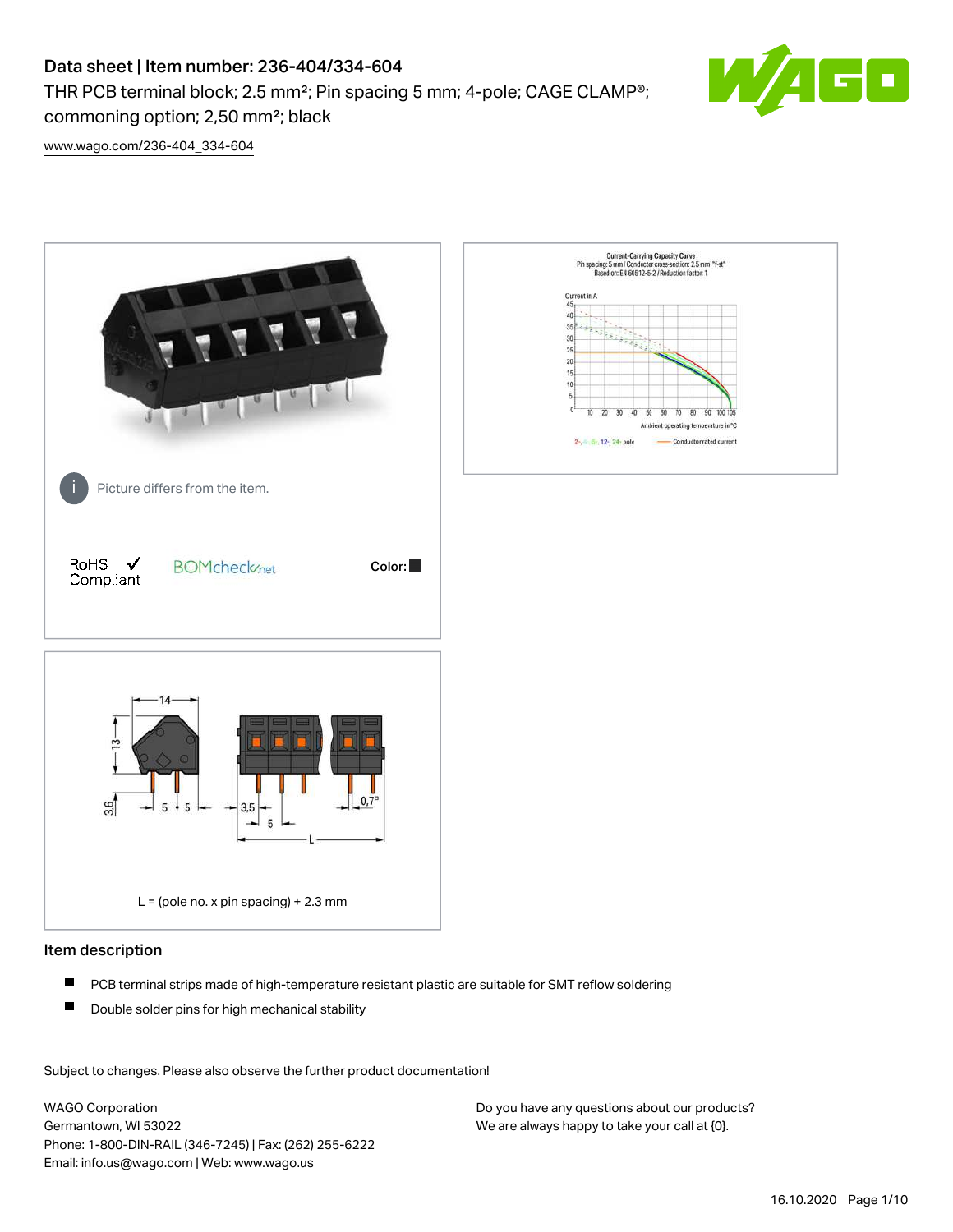

# Data Electrical data

### Ratings per IEC/EN 60664-1

| Ratings per                 | IEC/EN 60664-1                                                        |  |
|-----------------------------|-----------------------------------------------------------------------|--|
| Rated voltage (III / 3)     | 200 V                                                                 |  |
| Rated surge voltage (III/3) | 4 <sub>kV</sub>                                                       |  |
| Rated voltage (III/2)       | 320 V                                                                 |  |
| Rated surge voltage (III/2) | 4 <sub>kV</sub>                                                       |  |
| Nominal voltage (II/2)      | 320 V                                                                 |  |
| Rated surge voltage (II/2)  | 4 <sub>kV</sub>                                                       |  |
| Rated current               | 24 A                                                                  |  |
| Legend (ratings)            | $(III / 2)$ $\triangle$ Overvoltage category III / Pollution degree 2 |  |

# Ratings per UL 1059

| Approvals per                  | UL 1059 |
|--------------------------------|---------|
| Rated voltage UL (Use Group B) | 300 V   |
| Rated current UL (Use Group B) | 15A     |
| Rated voltage UL (Use Group D) | 300 V   |
| Rated current UL (Use Group D) | 10 A    |

# Ratings per CSA

| Approvals per                   | <b>CSA</b> |
|---------------------------------|------------|
| Rated voltage CSA (Use Group B) | 300 V      |
| Rated current CSA (Use Group B) | 15 A       |
| Rated voltage CSA (Use Group D) | 300 V      |
| Rated current CSA (Use Group D) | 10 A       |

# Connection data

| Connection technology                             | CAGE CLAMP <sup>®</sup>                 |
|---------------------------------------------------|-----------------------------------------|
| Actuation type                                    | Operating tool                          |
| Solid conductor                                   | $0.08$ 2.5 mm <sup>2</sup> / 28  12 AWG |
| Fine-stranded conductor                           | $0.08$ 2.5 mm <sup>2</sup> / 28  12 AWG |
| Fine-stranded conductor; with insulated ferrule   | $0.251.5$ mm <sup>2</sup>               |
| Fine-stranded conductor; with uninsulated ferrule | $0.251.5$ mm <sup>2</sup>               |
| Strip length                                      | $56$ mm / 0.2  0.24 inch                |

Subject to changes. Please also observe the further product documentation!

| WAGO Corporation                                       | Do you have any questions about our products? |
|--------------------------------------------------------|-----------------------------------------------|
| Germantown. WI 53022                                   | We are always happy to take your call at {0}. |
| Phone: 1-800-DIN-RAIL (346-7245)   Fax: (262) 255-6222 |                                               |
| Email: info.us@wago.com   Web: www.wago.us             |                                               |
|                                                        |                                               |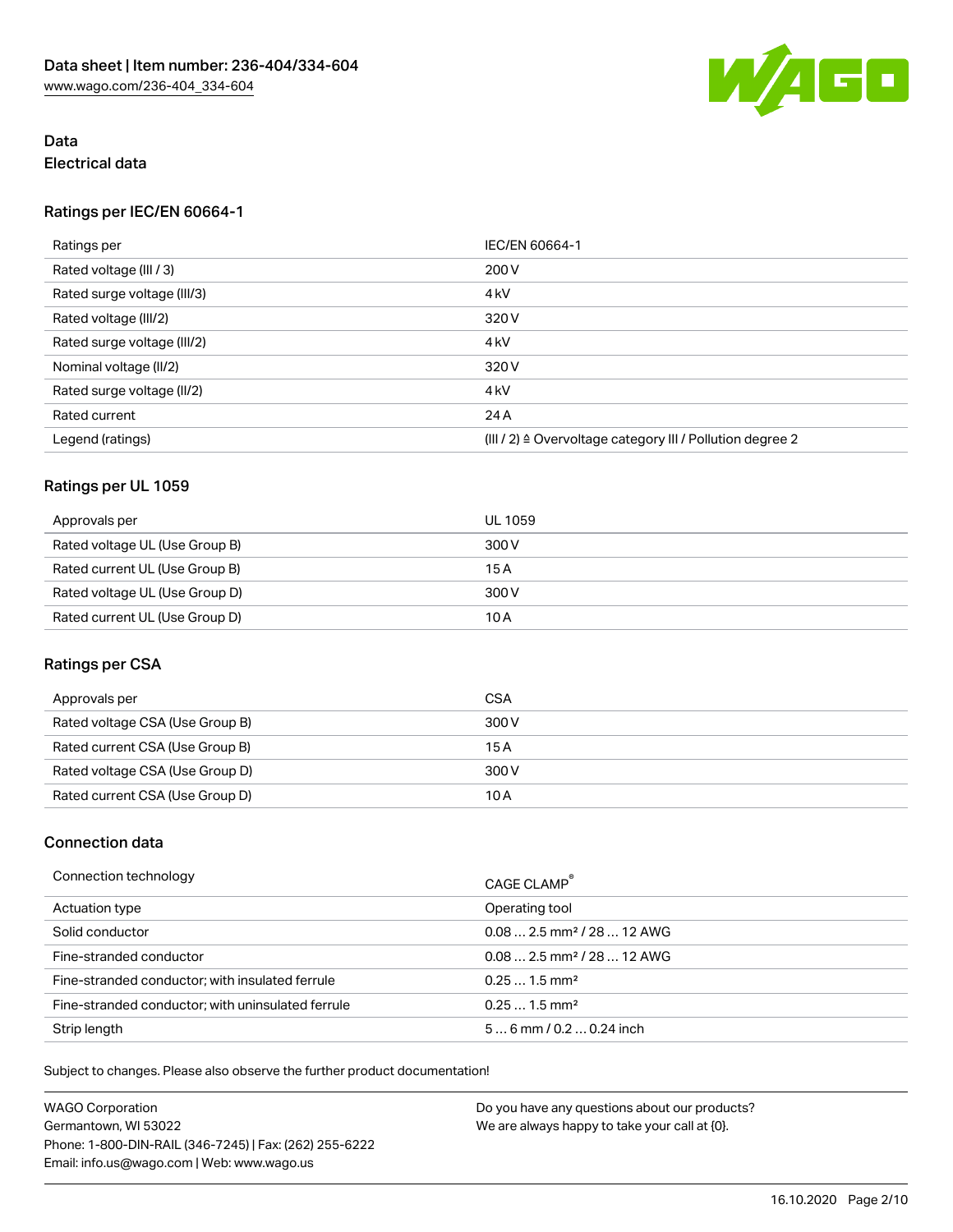[www.wago.com/236-404\\_334-604](http://www.wago.com/236-404_334-604)



| Conductor connection direction to PCB | 45°                |
|---------------------------------------|--------------------|
| Pole No.                              | 4                  |
| Total number of connection points     | 4                  |
| Total number of potentials            | 4                  |
| Number of connection types            |                    |
| Number of levels                      |                    |
| Note (conductor cross-section)        | 12 AWG: THHN, THWN |

#### Physical data

| Pin spacing                        | 5 mm / 0.197 inch    |
|------------------------------------|----------------------|
| Width                              | 22.3 mm / 0.878 inch |
| Height                             | 16.6 mm / 0.654 inch |
| Height from the surface            | 13 mm / 0.512 inch   |
| Depth                              | 14 mm / 0.551 inch   |
| Solder pin length                  | 3.6 <sub>mm</sub>    |
| Solder pin dimensions              | $0.7 \times 0.7$ mm  |
| Plated through-hole diameter (THR) | 1 1 $(+0.1)$ mm      |

### PCB contact

| PCB contact                         | THR                                      |  |
|-------------------------------------|------------------------------------------|--|
| Solder pin arrangement              | over the entire terminal strip (in-line) |  |
| Number of solder pins per potential |                                          |  |

### Material Data

| Color                       | black                                 |
|-----------------------------|---------------------------------------|
| Material group              | Illa                                  |
| Insulation material         | Polyamide (PA46)                      |
| Flammability class per UL94 | V <sub>2</sub>                        |
| Clamping spring material    | Chrome nickel spring steel (CrNi)     |
| Contact material            | Electrolytic copper $(E_{\text{Cl}})$ |
| Contact plating             | tin-plated                            |
| Fire load                   | $0.056$ MJ                            |
| Weight                      | 3.7 <sub>g</sub>                      |

### Environmental Requirements

Limit temperature range  $-60...+115$  °C

Subject to changes. Please also observe the further product documentation!

| <b>WAGO Corporation</b>                                |
|--------------------------------------------------------|
| Germantown, WI 53022                                   |
| Phone: 1-800-DIN-RAIL (346-7245)   Fax: (262) 255-6222 |
| Email: info.us@wago.com   Web: www.wago.us             |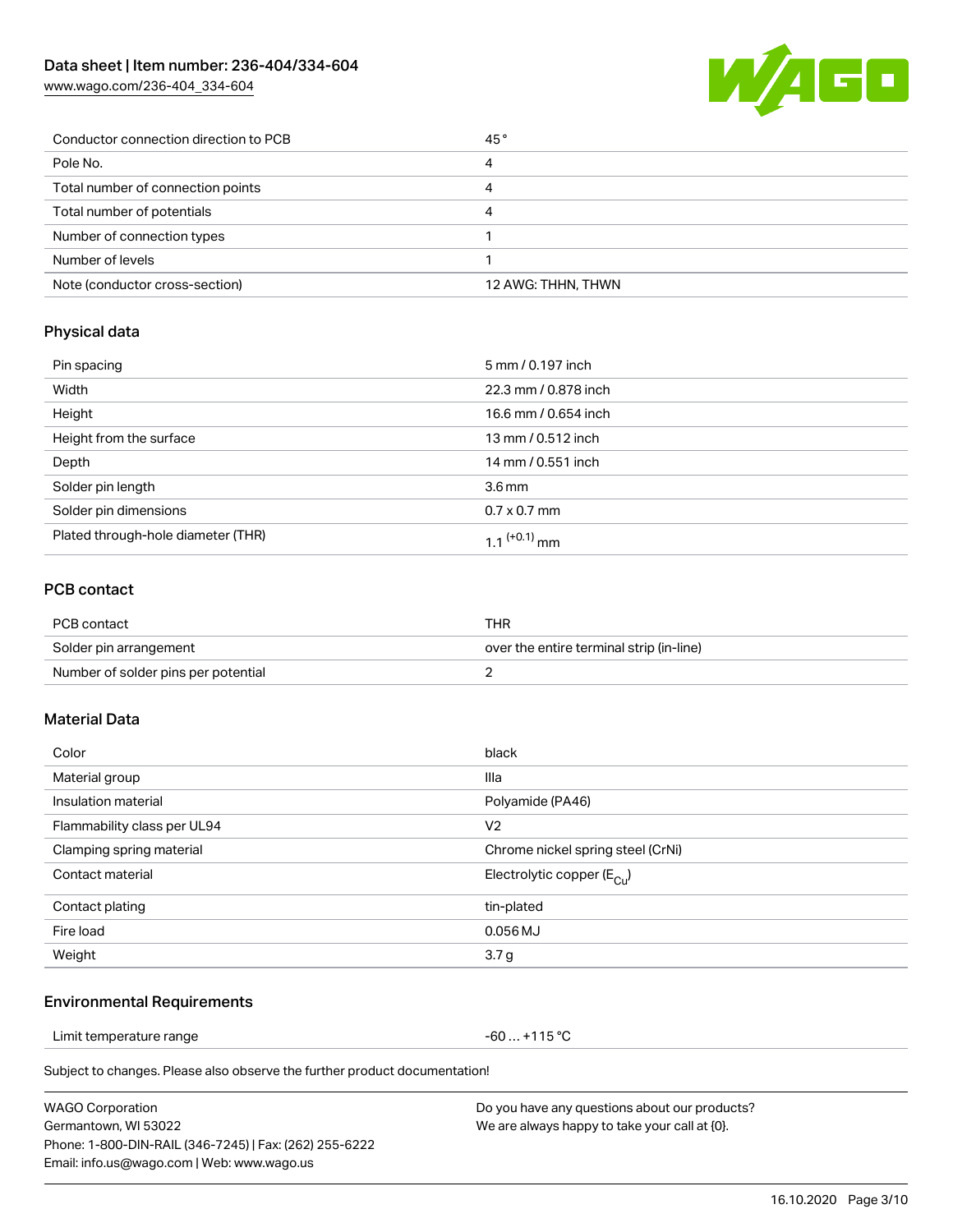

#### Commercial data

| Product Group         | 4 (Printed Circuit) |
|-----------------------|---------------------|
| Packaging type        | <b>BOX</b>          |
| Country of origin     | CН                  |
| <b>GTIN</b>           | 4044918769488       |
| Customs tariff number | 85369010000         |

### **Counterpart**

### Compatible products

| ferrule |                                                                                                                         |                      |
|---------|-------------------------------------------------------------------------------------------------------------------------|----------------------|
|         | Item no.: 216-101<br>Ferrule; Sleeve for 0.5 mm <sup>2</sup> / AWG 22; uninsulated; electro-tin plated; silver-colored  | www.wago.com/216-101 |
|         | Item no.: 216-102<br>Ferrule; Sleeve for 0.75 mm <sup>2</sup> / AWG 20; uninsulated; electro-tin plated; silver-colored | www.wago.com/216-102 |
|         | Item no.: 216-103<br>Ferrule; Sleeve for 1 mm <sup>2</sup> / AWG 18; uninsulated; electro-tin plated                    | www.wago.com/216-103 |
|         | Item no.: 216-104<br>Ferrule; Sleeve for 1.5 mm <sup>2</sup> / AWG 16; uninsulated; electro-tin plated; silver-colored  | www.wago.com/216-104 |
|         | Item no.: 216-121<br>Ferrule; Sleeve for 0.5 mm <sup>2</sup> / AWG 22; uninsulated; electro-tin plated; silver-colored  | www.wago.com/216-121 |
|         | Item no.: 216-122<br>Ferrule; Sleeve for 0.75 mm <sup>2</sup> / AWG 20; uninsulated; electro-tin plated; silver-colored | www.wago.com/216-122 |
|         | Item no.: 216-123<br>Ferrule; Sleeve for 1 mm <sup>2</sup> / AWG 18; uninsulated; electro-tin plated; silver-colored    | www.wago.com/216-123 |
|         | Item no.: 216-124<br>Ferrule; Sleeve for 1.5 mm <sup>2</sup> / AWG 16; uninsulated; electro-tin plated                  | www.wago.com/216-124 |
|         | Item no.: 216-131<br>Ferrule; Sleeve for 0.25 mm <sup>2</sup> / AWG 24; uninsulated; electro-tin plated; silver-colored | www.wago.com/216-131 |
|         | Item no.: 216-132<br>Ferrule; Sleeve for 0.34 mm <sup>2</sup> / AWG 24; uninsulated; electro-tin plated                 | www.wago.com/216-132 |
|         |                                                                                                                         |                      |

Item no.: 216-141

Subject to changes. Please also observe the further product documentation!

WAGO Corporation Germantown, WI 53022 Phone: 1-800-DIN-RAIL (346-7245) | Fax: (262) 255-6222 Email: info.us@wago.com | Web: www.wago.us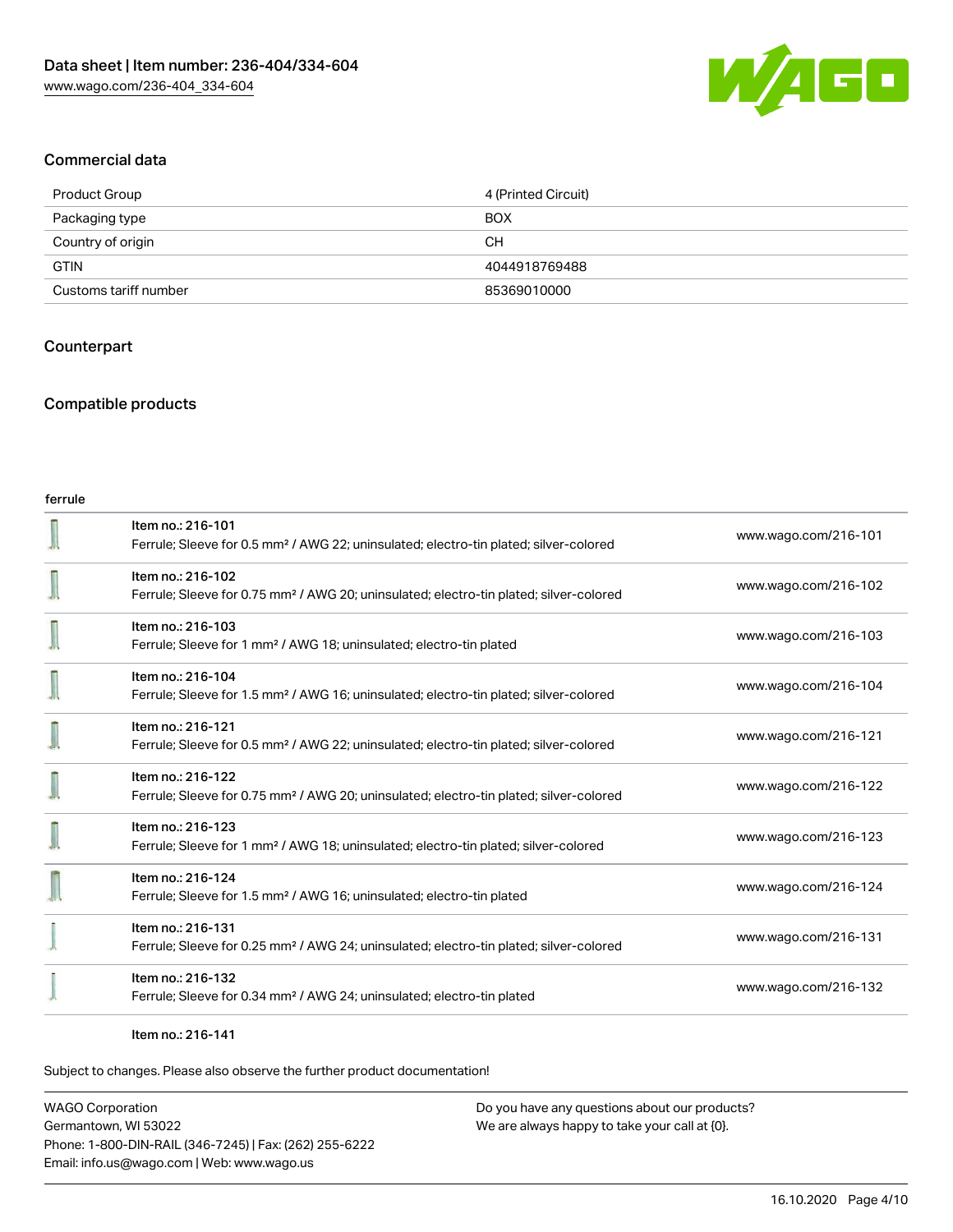[www.wago.com/236-404\\_334-604](http://www.wago.com/236-404_334-604)



|   | Ferrule; Sleeve for 0.5 mm <sup>2</sup> / 20 AWG; uninsulated; electro-tin plated; electrolytic copper; gastight<br>crimped; acc. to DIN 46228, Part 1/08.92                                            | www.wago.com/216-141 |
|---|---------------------------------------------------------------------------------------------------------------------------------------------------------------------------------------------------------|----------------------|
|   | Item no.: 216-142<br>Ferrule; Sleeve for 0.75 mm <sup>2</sup> / 18 AWG; uninsulated; electro-tin plated; electrolytic copper; gastight<br>crimped; acc. to DIN 46228, Part 1/08.92                      | www.wago.com/216-142 |
|   | Item no.: 216-143<br>Ferrule; Sleeve for 1 mm <sup>2</sup> / AWG 18; uninsulated; electro-tin plated; electrolytic copper; gastight<br>crimped; acc. to DIN 46228, Part 1/08.92                         | www.wago.com/216-143 |
|   | Item no.: 216-144<br>Ferrule; Sleeve for 1.5 mm <sup>2</sup> / AWG 16; uninsulated; electro-tin plated; electrolytic copper; gastight<br>crimped; acc. to DIN 46228, Part 1/08.92; silver-colored       | www.wago.com/216-144 |
|   | Item no.: 216-151<br>Ferrule; Sleeve for 0.25 mm <sup>2</sup> / AWG 24; uninsulated; electro-tin plated                                                                                                 | www.wago.com/216-151 |
|   | Item no.: 216-152<br>Ferrule; Sleeve for 0.34 mm <sup>2</sup> / AWG 24; uninsulated; electro-tin plated                                                                                                 | www.wago.com/216-152 |
|   | Item no.: 216-201<br>Ferrule; Sleeve for 0.5 mm <sup>2</sup> / 20 AWG; insulated; electro-tin plated; white                                                                                             | www.wago.com/216-201 |
|   | Item no.: 216-202<br>Ferrule; Sleeve for 0.75 mm <sup>2</sup> / 18 AWG; insulated; electro-tin plated; gray                                                                                             | www.wago.com/216-202 |
| H | Item no.: 216-203<br>Ferrule; Sleeve for 1 mm <sup>2</sup> / AWG 18; insulated; electro-tin plated; red                                                                                                 | www.wago.com/216-203 |
|   | Item no.: 216-204<br>Ferrule; Sleeve for 1.5 mm <sup>2</sup> / AWG 16; insulated; electro-tin plated; black                                                                                             | www.wago.com/216-204 |
|   | Item no.: 216-221<br>Ferrule; Sleeve for 0.5 mm <sup>2</sup> / 20 AWG; insulated; electro-tin plated; white                                                                                             | www.wago.com/216-221 |
|   | Item no.: 216-222<br>Ferrule; Sleeve for 0.75 mm <sup>2</sup> / 18 AWG; insulated; electro-tin plated; gray                                                                                             | www.wago.com/216-222 |
|   | Item no.: 216-223<br>Ferrule; Sleeve for 1 mm <sup>2</sup> / AWG 18; insulated; electro-tin plated; red                                                                                                 | www.wago.com/216-223 |
|   | Item no.: 216-224<br>Ferrule; Sleeve for 1.5 mm <sup>2</sup> / AWG 16; insulated; electro-tin plated; black                                                                                             | www.wago.com/216-224 |
|   | Item no.: 216-241<br>Ferrule; Sleeve for 0.5 mm <sup>2</sup> / 20 AWG; insulated; electro-tin plated; electrolytic copper; gastight<br>crimped; acc. to DIN 46228, Part 4/09.90; white                  | www.wago.com/216-241 |
|   | Item no.: 216-242<br>Ferrule; Sleeve for 0.75 mm <sup>2</sup> / 18 AWG; insulated; electro-tin plated; electrolytic copper; gastight<br>crimped; acc. to DIN 46228, Part 4/09.90; gray                  | www.wago.com/216-242 |
|   | Item no.: 216-243<br>Ferrule; Sleeve for 1 mm <sup>2</sup> / AWG 18; insulated; electro-tin plated; electrolytic copper; gastight crimped; www.wago.com/216-243<br>acc. to DIN 46228, Part 4/09.90; red |                      |
|   | Item no.: 216-244                                                                                                                                                                                       |                      |

Subject to changes. Please also observe the further product documentation!

WAGO Corporation Germantown, WI 53022 Phone: 1-800-DIN-RAIL (346-7245) | Fax: (262) 255-6222 Email: info.us@wago.com | Web: www.wago.us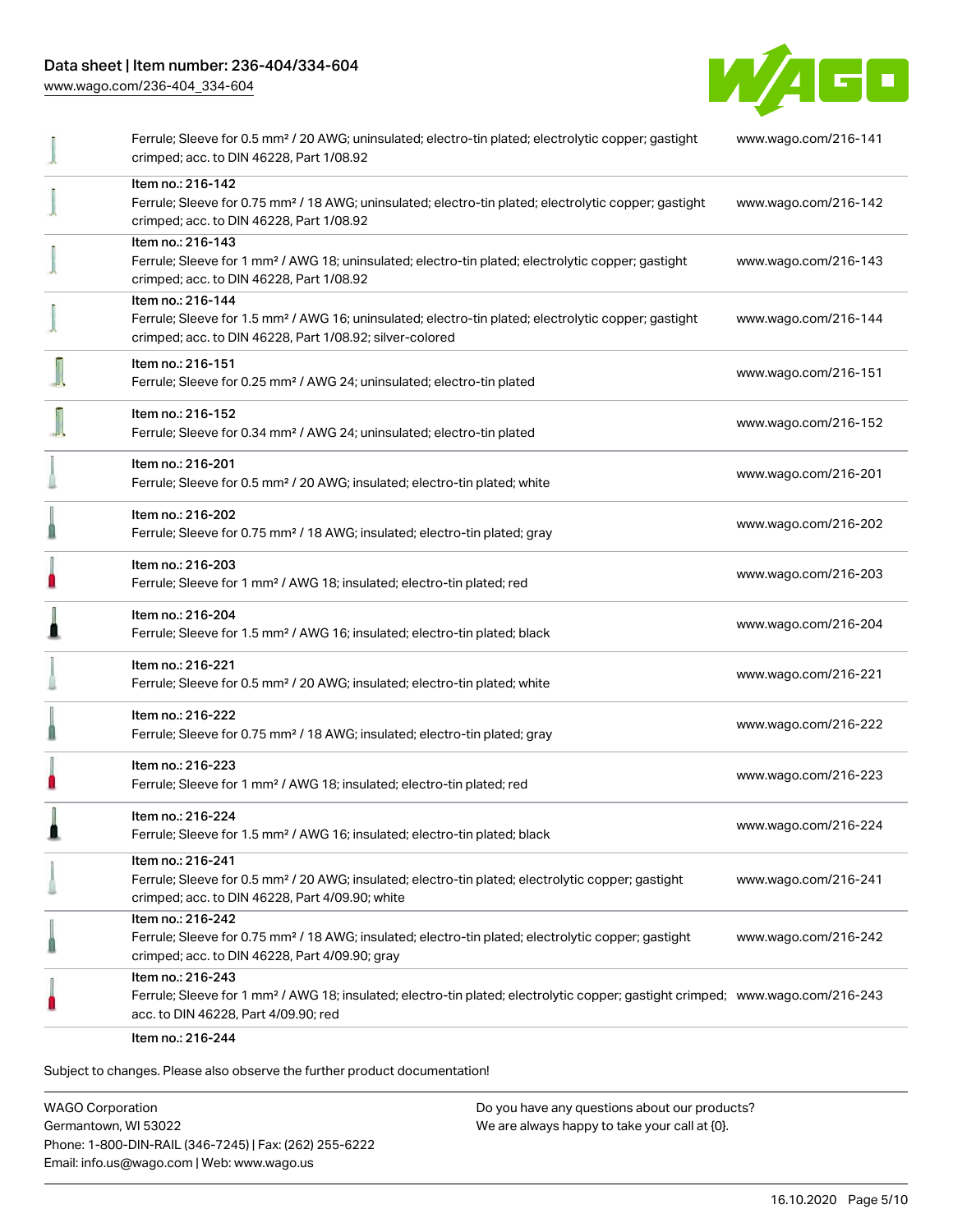[www.wago.com/236-404\\_334-604](http://www.wago.com/236-404_334-604)



|                     | Ferrule; Sleeve for 1.5 mm <sup>2</sup> / AWG 16; insulated; electro-tin plated; electrolytic copper; gastight<br>crimped; acc. to DIN 46228, Part 4/09.90; black                                       | www.wago.com/216-244             |
|---------------------|---------------------------------------------------------------------------------------------------------------------------------------------------------------------------------------------------------|----------------------------------|
|                     | Item no.: 216-262<br>Ferrule; Sleeve for 0.75 mm <sup>2</sup> / 18 AWG; insulated; electro-tin plated; electrolytic copper; gastight<br>crimped; acc. to DIN 46228, Part 4/09.90; gray                  | www.wago.com/216-262             |
|                     | Item no.: 216-263<br>Ferrule; Sleeve for 1 mm <sup>2</sup> / AWG 18; insulated; electro-tin plated; electrolytic copper; gastight crimped; www.wago.com/216-263<br>acc. to DIN 46228, Part 4/09.90; red |                                  |
|                     | Item no.: 216-264<br>Ferrule; Sleeve for 1.5 mm <sup>2</sup> / AWG 16; insulated; electro-tin plated; electrolytic copper; gastight<br>crimped; acc. to DIN 46228, Part 4/09.90; black                  | www.wago.com/216-264             |
|                     | Item no.: 216-284<br>Ferrule; Sleeve for 1.5 mm <sup>2</sup> / AWG 16; insulated; electro-tin plated; electrolytic copper; gastight<br>crimped; acc. to DIN 46228, Part 4/09.90; black                  | www.wago.com/216-284             |
|                     | Item no.: 216-301<br>Ferrule; Sleeve for 0.25 mm <sup>2</sup> / AWG 24; insulated; electro-tin plated; yellow                                                                                           | www.wago.com/216-301             |
|                     | Item no.: 216-302<br>Ferrule; Sleeve for 0.34 mm <sup>2</sup> / 22 AWG; insulated; electro-tin plated; green                                                                                            | www.wago.com/216-302             |
|                     | Item no.: 216-321<br>Ferrule; Sleeve for 0.25 mm <sup>2</sup> / AWG 24; insulated; electro-tin plated; yellow                                                                                           | www.wago.com/216-321             |
|                     | Item no.: 216-322<br>Ferrule; Sleeve for 0.34 mm <sup>2</sup> / 22 AWG; insulated; electro-tin plated; green                                                                                            | www.wago.com/216-322             |
| tools               |                                                                                                                                                                                                         |                                  |
|                     | Item no.: 210-657<br>Operating tool; Blade: 3.5 x 0.5 mm; with a partially insulated shaft; short; multicoloured                                                                                        | www.wago.com/210-657             |
|                     | Item no.: 210-658<br>Operating tool; Blade: 3.5 x 0.5 mm; with a partially insulated shaft; angled; short; multicoloured                                                                                | www.wago.com/210-658             |
|                     | Item no.: 210-720<br>Operating tool; Blade: 3.5 x 0.5 mm; with a partially insulated shaft; multicoloured                                                                                               | www.wago.com/210-720             |
|                     | Item no.: 236-332<br>Operating tool; natural                                                                                                                                                            | www.wago.com/236-332             |
|                     | Item no.: 236-335<br>Operating tool; gray                                                                                                                                                               | www.wago.com/236-335             |
| Marking accessories |                                                                                                                                                                                                         |                                  |
|                     | Item no.: 210-332/500-202<br>Marking strips; as a DIN A4 sheet; MARKED; 1-16 (160x); Height of marker strip: 3 mm; Strip length 182<br>mm; Horizontal marking; Self-adhesive; white                     | www.wago.com/210-332<br>/500-202 |
|                     | Item no.: 210-332/500-204<br>Marking strips; as a DIN A4 sheet; MARKED; 17-32 (160x); Height of marker strip: 3 mm; Strip length<br>182 mm; Horizontal marking; Self-adhesive; white                    | www.wago.com/210-332<br>/500-204 |
|                     | Subject to changes. Please also observe the further product documentation!                                                                                                                              |                                  |
|                     |                                                                                                                                                                                                         |                                  |

WAGO Corporation Germantown, WI 53022 Phone: 1-800-DIN-RAIL (346-7245) | Fax: (262) 255-6222 Email: info.us@wago.com | Web: www.wago.us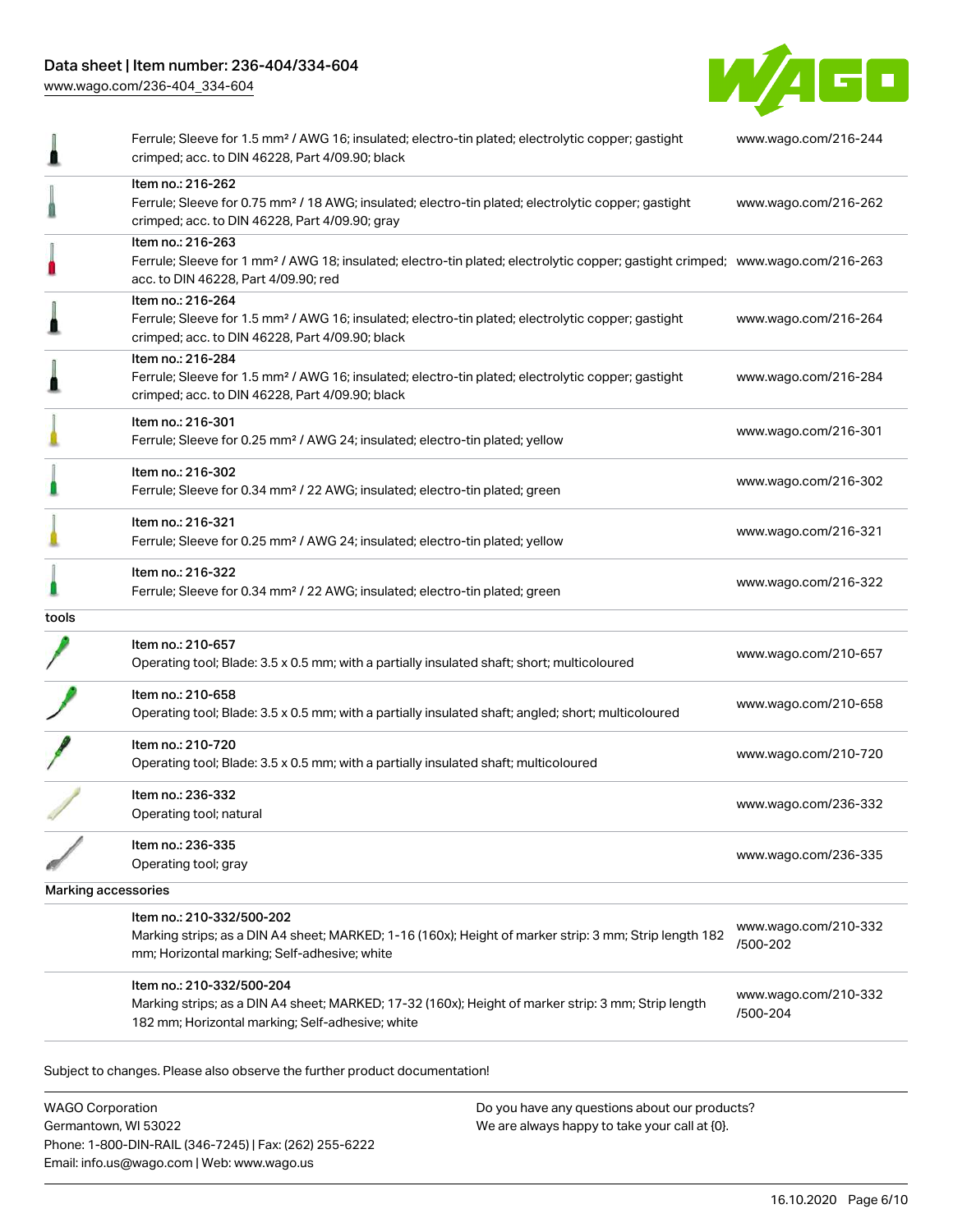[www.wago.com/236-404\\_334-604](http://www.wago.com/236-404_334-604)



| <b>PCB Design</b>                                                                                                                                                                    |                                                                                                                 |                                                                                                          |                      |  |
|--------------------------------------------------------------------------------------------------------------------------------------------------------------------------------------|-----------------------------------------------------------------------------------------------------------------|----------------------------------------------------------------------------------------------------------|----------------------|--|
| ZUKEN Portal 236-404/334-604                                                                                                                                                         | <b>URL</b>                                                                                                      | Download                                                                                                 |                      |  |
| EPLAN Data Portal 236-404/334-604                                                                                                                                                    | URL                                                                                                             | Download                                                                                                 |                      |  |
| <b>CAE</b> data                                                                                                                                                                      |                                                                                                                 |                                                                                                          |                      |  |
| 2D/3D Models 236-404/334-604                                                                                                                                                         |                                                                                                                 |                                                                                                          | Download             |  |
| CAD data                                                                                                                                                                             |                                                                                                                 |                                                                                                          |                      |  |
| <b>CAD files</b>                                                                                                                                                                     |                                                                                                                 |                                                                                                          |                      |  |
| Technical explanations                                                                                                                                                               | Apr 3, 2019                                                                                                     | pdf<br>3.6 MB                                                                                            | Download             |  |
| <b>Additional Information</b>                                                                                                                                                        |                                                                                                                 |                                                                                                          |                      |  |
| <b>Downloads</b><br>Documentation                                                                                                                                                    |                                                                                                                 |                                                                                                          |                      |  |
|                                                                                                                                                                                      | Testing plug module with contact stud; for 236 Series; Pin spacing 5 mm / 0.197 in; 2,50 mm <sup>2</sup> ; gray |                                                                                                          |                      |  |
| check<br>Item no.: 231-127                                                                                                                                                           |                                                                                                                 |                                                                                                          | www.wago.com/231-127 |  |
| Item no.: 210-332/508-206<br>Marking strips; as a DIN A4 sheet; MARKED; 33-48 (160x); Height of marker strip: 3 mm; Strip length<br>182 mm; Horizontal marking; Self-adhesive; white |                                                                                                                 | www.wago.com/210-332<br>/508-206                                                                         |                      |  |
| Item no.: 210-332/508-205<br>mm; Horizontal marking; Self-adhesive; white                                                                                                            | Marking strips; as a DIN A4 sheet; MARKED; 1-32 (80x); Height of marker strip: 3 mm; Strip length 182           |                                                                                                          |                      |  |
| Item no.: 210-332/508-204<br>Marking strips; as a DIN A4 sheet; MARKED; 17-32 (160x); Height of marker strip: 3 mm; Strip length<br>182 mm; Horizontal marking; Self-adhesive; white |                                                                                                                 | www.wago.com/210-332<br>/500-206<br>www.wago.com/210-332<br>/508-202<br>www.wago.com/210-332<br>/508-204 |                      |  |
| Item no.: 210-332/508-202<br>Marking strips; as a DIN A4 sheet; MARKED; 1-16 (160x); Height of marker strip: 3 mm; Strip length 182<br>mm; Horizontal marking; Self-adhesive; white  |                                                                                                                 |                                                                                                          |                      |  |
| Item no.: 210-332/500-206<br>Marking strips; as a DIN A4 sheet; MARKED; 33-48 (160x); Height of marker strip: 3 mm; Strip length<br>182 mm; Horizontal marking; Self-adhesive; white |                                                                                                                 |                                                                                                          |                      |  |
| Item no.: 210-332/500-205<br>Marking strips; as a DIN A4 sheet; MARKED; 1-32 (80x); Height of marker strip: 3 mm; Strip length 182<br>mm; Horizontal marking; Self-adhesive; white   |                                                                                                                 | www.wago.com/210-332<br>/500-205                                                                         |                      |  |
|                                                                                                                                                                                      |                                                                                                                 |                                                                                                          |                      |  |

Subject to changes. Please also observe the further product documentation!

WAGO Corporation Germantown, WI 53022 Phone: 1-800-DIN-RAIL (346-7245) | Fax: (262) 255-6222 Email: info.us@wago.com | Web: www.wago.us Do you have any questions about our products? We are always happy to take your call at {0}.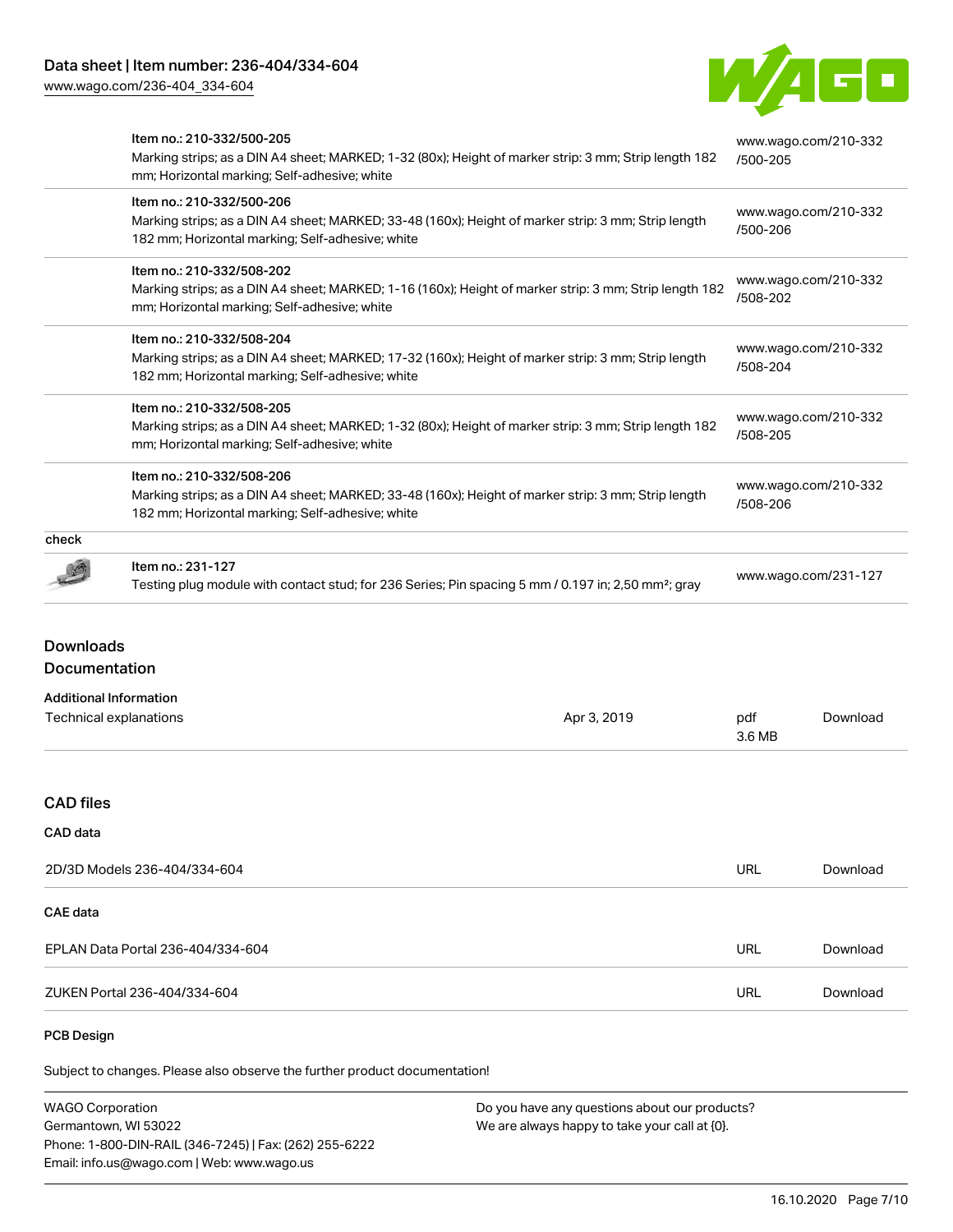

URL [Download](https://www.wago.com/us/d/UltraLibrarian_URLS_236-404_334-604)

#### Symbol and Footprint 236-404/334-604

CAx data for your PCB design, consisting of "schematic symbols and PCB footprints", allow easy integration of the WAGO component into your development environment.

#### Supported formats:

- $\blacksquare$  Accel EDA 14 & 15
- $\blacksquare$ Altium 6 to current version
- $\blacksquare$ Cadence Allegro
- $\blacksquare$ **DesignSpark**
- $\blacksquare$ Eagle Libraries
- $\blacksquare$ KiCad
- $\blacksquare$ Mentor Graphics BoardStation
- $\blacksquare$ Mentor Graphics Design Architect
- $\blacksquare$ Mentor Graphics Design Expedition 99 and 2000
- $\blacksquare$ OrCAD 9.X PCB and Capture
- П PADS PowerPCB 3, 3.5, 4.X, and 5.X
- $\blacksquare$ PADS PowerPCB and PowerLogic 3.0
- $\blacksquare$ PCAD 2000, 2001, 2002, 2004, and 2006
- $\blacksquare$ Pulsonix 8.5 or newer
- $\blacksquare$ STL
- $\blacksquare$ 3D STEP
- $\blacksquare$ TARGET 3001!
- П View Logic ViewDraw
- $\blacksquare$ Quadcept
- $\blacksquare$ Zuken CadStar 3 and 4
- П Zuken CR-5000 and CR-8000

PCB Component Libraries (EDA), PCB CAD Library Ultra Librarian

#### Installation Notes

Conductor termination

Subject to changes. Please also observe the further product documentation!

WAGO Corporation Germantown, WI 53022 Phone: 1-800-DIN-RAIL (346-7245) | Fax: (262) 255-6222 Email: info.us@wago.com | Web: www.wago.us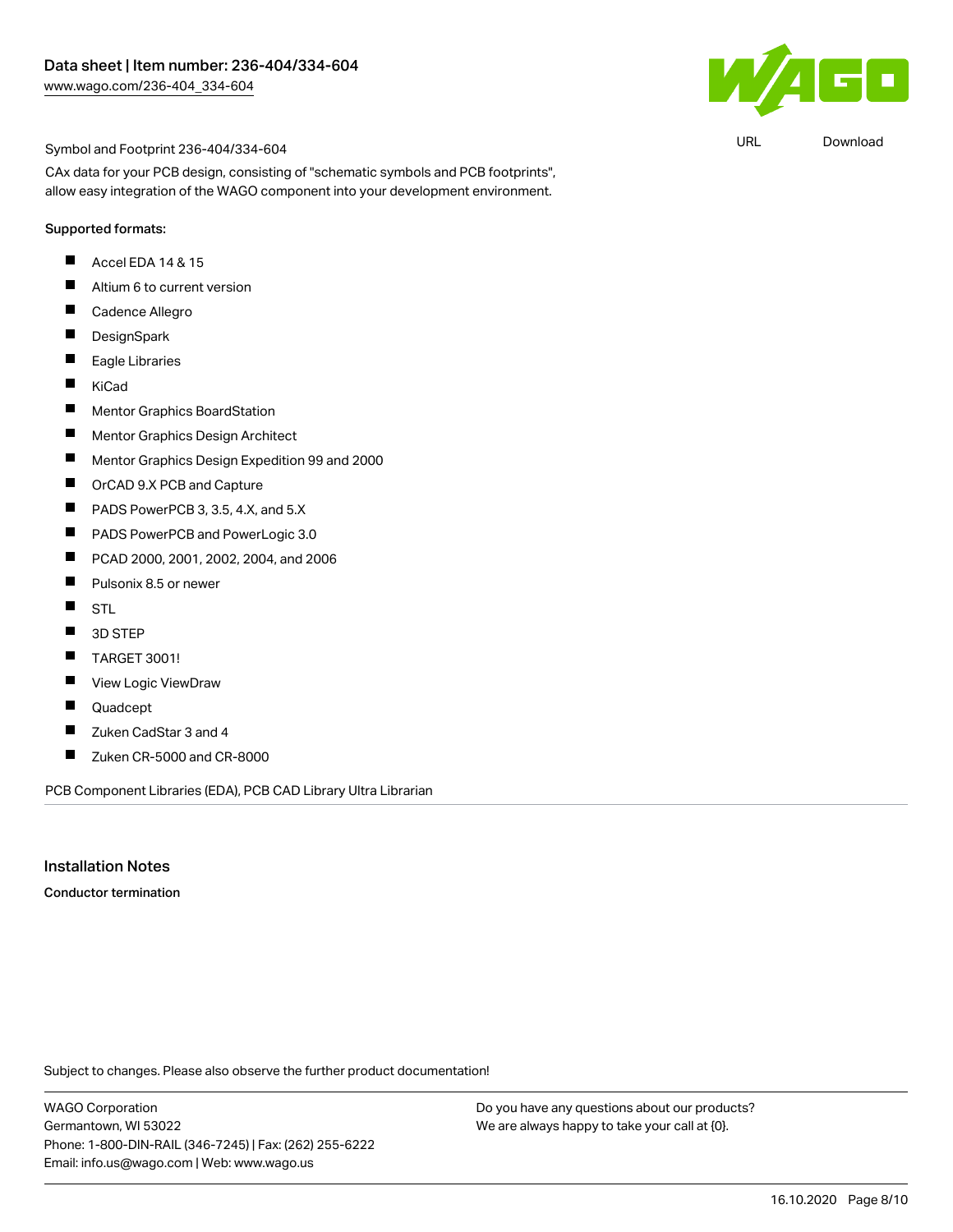## Data sheet | Item number: 236-404/334-604 [www.wago.com/236-404\\_334-604](http://www.wago.com/236-404_334-604)





Inserting a conductor via 3.5 mm screwdriver.



screwdriver.

Inserting a conductor via 3.5 mm Inserting a conductor via operating tool.

Screwdriver actuation parallel to conductor entry.

Screwdriver actuation perpendicular to conductor entry.



Compared to standard screwdrivers, these operating tools are far more convenient for wiring PCB terminal strips at factory.

Installation

Subject to changes. Please also observe the further product documentation!

WAGO Corporation Germantown, WI 53022 Phone: 1-800-DIN-RAIL (346-7245) | Fax: (262) 255-6222 Email: info.us@wago.com | Web: www.wago.us